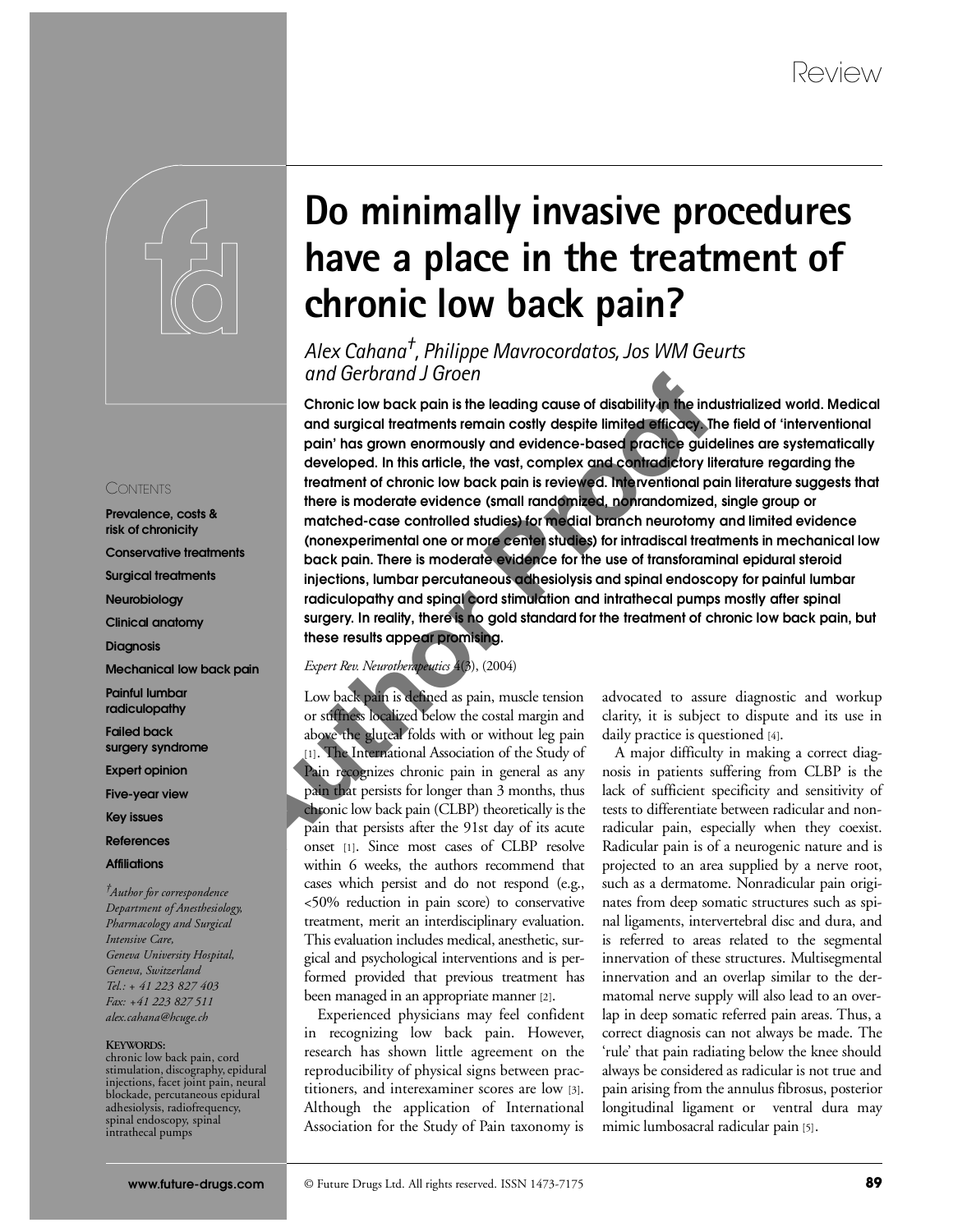It should be emphasized that the usage of the term 'sciatica' when 'lumbosacral radicular pain' is meant, is no longer meaningful for its lack of specificity. It is now evident on physiological grounds, that referred pain and radicular pain are two distinct entities entailing a different diagnostic and therapeutic approach. This problem combined with a shared belief that chronic opioid use for CLBP will cause addiction and loss of personal control, has perpetuated the development of a plethora of alternative treatments. Nevertheless, one should be aware that retrospective analysis of the appropriateness of treatments is not always clear and remains open for bias.

Interventional pain management offers a spectrum of minimally invasive procedures with both diagnostic and therapeutic intent, borrowing improved technologies from many disciplines such as pacemaker, radiofrequency (RF) and endoscopic technologies as well as novel drugs with improved drug delivery systems. The purpose of this article is to review the multitude of minimally invasive procedures available for refractory CLBP. Patient and procedure selection and known outcome literature is focused on in order to facilitate an improved understanding of what can and can not be expected from these procedures.

#### **Prevalence, costs & risk of chronicity**

The prevalence of CLBP should be placed in the context of back pain in general. Many studies attest a frequency of up to 70–85% of all people having back pain at sometime in their life [6]. However, the annual prevalence of CLBP ranges between 15 and 45% in the USA and Europe [7]. A systematic review of the literature between 1966 and 1998 has shown point prevalence of CLBP to be 12–33%, 1-year prevalence 22–65%, lifetime prevalence 11–84% and an unknown prevalence in the elderly [8,9].

Back pain is the most common cause of activity limitation in adults younger than 45 years, the second most frequent reason for visits to the physician, the fifth ranking cause of admission to hospital and the third most common cause of surgical procedures. Musculoskeletal impairment is the most prevalent impairment in those aged up to 65 years, back and spine disorders being the most frequently-reported subcategories (52%). The incidence is higher in women than in men (70 vs. 57 per 1000) and in Caucasians than in Blacks (68 vs. 38 per 1000) [10].

The costs of unrelieved pain and disability arising from CLBP are staggering and pose a major burden to society. It has been estimated that in the USA, approximately 3 million people have been treated in over 3300 pain facilities at a cost of over US\$20 billion each year for back pain alone [11]. In The Netherlands, the total costs of back pain in 1991 were estimated to be  $\epsilon$ 4.5 billion (1.7% of the Gross National Product) 93% of these costs are indirect due to absenteeism and workers compensation [12]. The National Council on Compensation Insurance in Healthcare estimates that the costs of work-related low back pain is US\$8.8 billion, not taking into account lost work, lost tax revenue, indemnity or incalculable human suffering [13]. The most costly services are diagnostic procedures (25%), surgery (21%) and physical therapy (20%). The costs for behavioral therapy and other psychological interventions remain unknown.

In general, the clinical course of an episode of low back pain appears to be favorable and approximately 75–90% of these episodes will resolve spontaneously within 1 to 5 months [14]. However, recent studies have shown that 62% of patients still reported pain after 12 months, 16% on sick-leave. Of these patients, 60% experienced repeated episodes of pain and 33% continue to be absent from work. The prevalence of CLBP in cases with previous episodes increase to an incidence of 56%, compared with 22% for those without a prior history of low back pain and less then half of patients who have been off work for 6 months will return to employment. These findings show that low back pain does not resolve itself when ignored and after 2 years of work absenteeism the chance of returning to work is virtually zero [15].

Since the principal risk factor for the development of a disability associated with CLBP is psychosocial, notably the avoidance of activity for fear of aggravating pain or worsening pathology, preventing activity withdrawal, encouraging patients to repeat graded exposures to stimuli and providing cognitive skills via cognitive–behavioral support, are the basic therapeutic strategies in avoiding the chronification of pain and development of associated disability [16].

#### <span id="page-1-0"></span>**Conservative treatments**

Over 600 randomized controlled studies evaluating all types of conservative or complementary treatments have been published [17]. In 1997, the establishment of the Cochrane Back Review Group was an important step in promoting systematic collection, review and synthesis of low back pain literature. Reviews and protocols devised can be found at [101].

radiotrequency (RF) and endoscopic Since the principal risk tactor for the delivation and known outcome literature bility associated with CLBP is positioned that the distance of activity for fear of aggreeming celustics ev There is no single treatment for CLBP and although it remains one of the most common health problems, it is still difficult to choose between medical and surgical treatments. As previously mentioned, individuals who do not recover in a timely fashion only recover slowly, their demand on healthcare system becomes large and costly and they turn into a major source of disability [18]. Thus, it is not surprising that there is a huge palette of monotherapies, all of which have been evaluated in the literature. Bed rest compared with activity may have a harmful effect on low back pain and patients should be advised to continue to remain active [19]. Carefully selected and presented information and advice on back pain can have a positive effect on patient's belief and clinical outcome [20]. Limited evidence exists that back-school and supervised programs are more effective than no intervention and that an improvement on fear-avoidance questionnaires was found when groups were given the correct instruction on back anatomy and pacing of exercises. The cost-effectiveness of back to school programs remains unknown [21].

> Exercises are not necessarily more effective than inactive sham treatments, however, they are better than no treatment at all and patient deconditioning is usually not a problem [22]. In some cases, exercises may improve surgical outcome although it is extremely difficult to dissociate the benefits of exercise and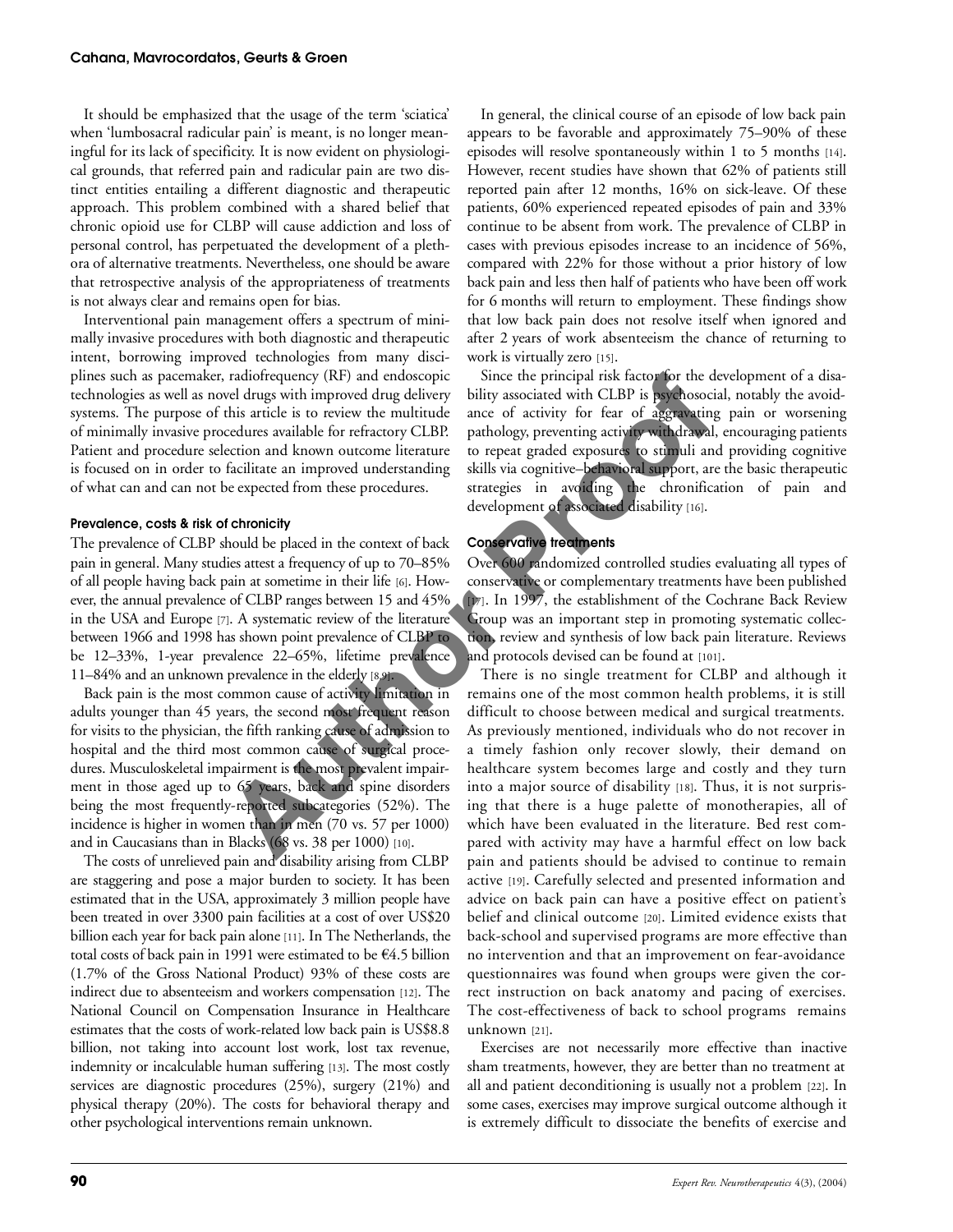other cointerventions. The only exercise therapy shown to achieve lasting reductions in pain are directed at the coactivation of abdominal and multifidus muscles [23].

Bearing in mind that CLBP includes either radicular neuropathic pain (with or without loss of nerve function) or referred nociceptive pain (due to inflammation or degenerative disease) or most commonly both, the evaluation of the efficacy of pharmacotherapy remains extremely difficult [24]. There are no recent randomized controlled studies (RCTs) that specifically deal with the results and efficacy of pharmacotherapy in relation to CLBP. Antidepressants may have an antinociceptive effect when neuropathic pain exists – gabapentine in the presence of chronic radicular pain may be beneficial [25,26]. Nonsteroidal anti-inflammatory drugs (NSAIDS) are effective for short-term symptomatic relief and are advantageous in reducing initial pain levels, while

natural recovery occurs but does not impact on the natural history of the disease, return to work rate or development of chronic pain [27]. Nothing is known about the effects of γ-aminobutyric acid (GABA)-antagonists, *N*-methyl-*D*-aspartate receptor antagonists, local anesthetics and  $\alpha_2$  receptor agonists.

There is an indication that tramadol may relieve the neuropathic pain component of CLBP [28]. As for the use of opioids, no controlled trials have proved their efficacy and there is no evidence upon which guidelines can be based. A recent large crossover RCT compared patient satisfaction between transdermal fentanyl and slow-release morphine in a mixed population of patients exhibiting combined neuropathic and nociceptive low. back pain. In total, 65% of patients preferred fentanyl due to its superior pain relief [29]. In cases of debilitating back pain for which there is no other sensible option, opioids can be used judiciously.

In high-quality RCTs, there is no evidence that acupuncture provides a greater analgesic effect than placebo. Moreover, the higher the quality of the study, the more likely the results on acupuncture efficacy will be negative [30]. Other physical modalities, such as transcutaneous electrical stimulation, therapeutic heat or cold although frequently recommended for self-care, have not been shown to be useful [31].

In general, behavioral therapy concentrates on reducing patient disability by eliminating negative attitudes, negative beliefs, psychological distress and illness behavior. This can be performed either by positive reinforcement of positive coping strategies (operant conditioning), modifying patients response to pain (respondent treatment such as relaxation) or modifying patients thoughts and feelings about pain (cognitive behavioral). Behavioral therapy as a single therapy for CLBP is better than placebo but is not more effective than other interventions and is insufficient to constitute a primary or exclusive therapy [32]. There is evidence that it has a moderate effect on pain intensity, functional status and behavioral outcome when compared with waiting-list controls or no treatment groups [33]. Data for other injection therapies, such as trigger point injections and prolotherapy are lacking and the botulinum toxin, which has an effect greater than placebo, is of limited duration [34,35]. Other treatments, such as back belts and magnets have not been shown to be efficacious [36,37].



#### **Figure 1. Schematic drawing of lumbar spine nerve supply.** After Paris (1983). § Mamillo-accessory ligament.

1: Medial branch dorsal ramus; 2: Intervertebral disc; 3: Communicating ramus; 4: Sympathetic trunk. ALL: Anterior longitudinal ligament; svn: Sinu-vertrbral nerve.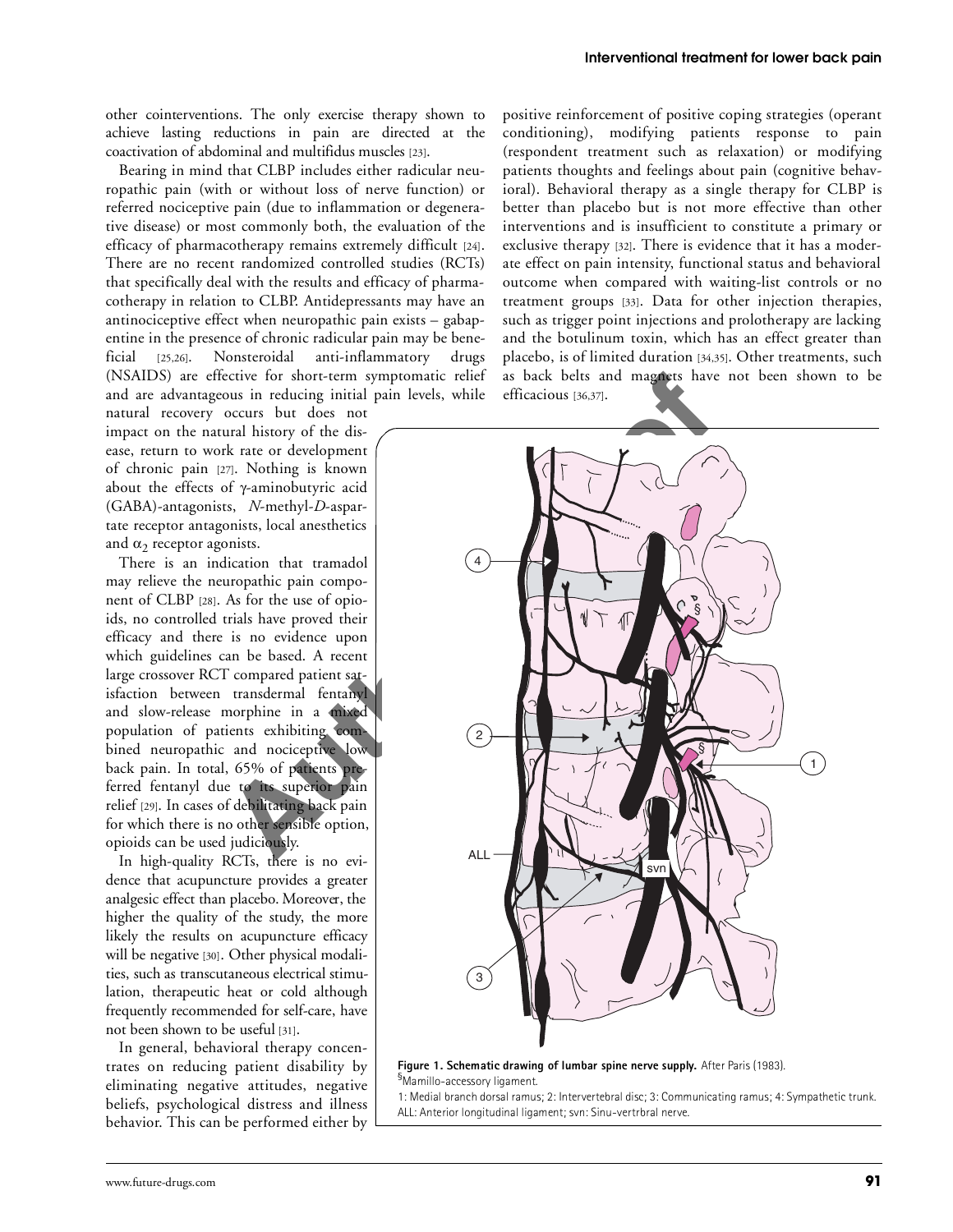

**Figure 2. Schematic drawing of lumbar spine nerve supply** [63]. Superimposed on a histological cryomacrotome section (28µm) at intervertebral disc L3–4. ALL: Anterior longitudinal ligament; dr: Dorsal ramus; lb: Lateral branch dorsal ramus; mb: Medial branch dorsal ramus; PLL: Posterior longitudinal ligament; rc: Communicating rami; svn: Sinu-vertebral nerve (meningeal branch of spinal nerve); TrOS: Sympathetic trunk; vr: Ventral ramus.

#### <span id="page-3-0"></span>**Surgical treatments**

The past 20 years have witnessed significant changes in the indications for, and use of, instrumentation in lumbar spine surgery. Between 1979 and 1990, there has been an increase of over 55% in the incidence of spine surgery for CLBP, with substantial variations in practice between countries [38]. A recent RCT comparing lumbar instrumented fusion with cognitive intervention and exercises in patients with CLBP due to disc degeneration was unable to detect any difference after 1 year in pain, analgesic consumption, satisfaction and return to work rate [39].

When evaluating surgical results, it is important to consider radiographic fusion and functional outcome separately, thus improvement rate following surgery remains nonconclusive. A comprehensive review suggests that 68% of patients have a satisfactory outcome following lumbar fusion, however, long-term follow-up of decompressive laminectomy for lumbar spinal stenosis has shown no difference in outcome between surgical and nonsurgical treatments [40,41]. An 18-year follow-up in patients with spondylolisthesis showed that surgical interventions are only indicated for acute radiculopathies [42]. As for lumbar fusion, one in three patients need to be reoperated on, pushing surgeons to less radical treatments such as bilateral partial laminectomy and transcutaneous discectomy [43]. In summary, reconstructive

lumbar fusion has been shown to improve symptoms in carefully-selected patients with incapacitating pain and although successful arthrodesis is the fundamental surgical goal in these cases, a successful fusion does not ensure clinical success.

# <span id="page-3-1"></span>**Neurobiology**

Understanding the plasticity of pain and analgesia may improve therapies. In CLBP, there are numerous putative 'pain generators'. These generators may allow normal transmission of nociception, suppress transmission, facilitate transmission or result in structural reorganization in the spinal cord and cortex, collectively referred as neuroplasticity [44]. It is this neuroplasticity of the CNS that results in the chronification of pain.

It is hypothesized that nerve root injury initiates a cascade of neuroimmune and neuroinflammatory events responsible for chronic pain. Recently, it has been shown that increased excitability and spontaneous activity of dorsal root ganglia neurons after axonal injury induce an accumulation and expression of sodium channels SNS/PN3 and SNS/NaN [45]. These new sodium channel subtypes, present only in chronic pain and may be novel therapeutic targets.

The local production of proinflammatory cytokines, such as TNFα may induce central sensitization and inhibit the inhibitory neuron at the dorsal horn level. The presence of wide dynamic range neurons in the dorsal horn, which respond not only to nociceptive but also to nonnociceptive stimuli, hampers the finding of the tissue-source pain. Similarly, the projection of multiple pain generators to multiple levels in the spinal cord make it difficult to identify the exact level affected [46].

meution and neuroinflap matery<br>
bility and spontaneous activity the short allows the boxed after a<br>cooling and spontaneous activity of cheral<br>
soldium channels SNS/PN & and SNS/PN and SNS/PN and SNS/PN and SNS/PN<br>
soldium External integrity of the disc distinguishes internal disc disruption (IDD) from disc protrusion and herniation. Severe disturbances in stress distribution within the disc can be painful and therefore, can serve as the diagnostic basis for provocative discography [47]. If annulus integrity is compromized, the disc may secrete extracellular glutamate into the dorsal root ganglion, which may predispose the patient to persistent pain. Matrix metalloproteneinase-7 and cathepsin G may increase macrophage migration, which is responsible for disc resorption, inducing an intense painful inflammatory response [48,49].

# <span id="page-3-2"></span>**Clinical anatomy**

The importance of structural abnormalities is relative. Many individuals who have never suffered from pain have severe anatomical pathologies and debilitated patients have all but slight signs than can explain their pain. Unfortunately, there is no causal relationship between anatomical abnormalities and painful states. FIGURES 1 & 2 summarize the various anatomical sites targeted for diagnostic blocks. For further information the reader is referred elsewhere [50].

# <span id="page-3-3"></span>**Diagnosis**

Taking a detailed and appropriate patient history is the most critical component in the assessment of patients with CLBP. Of paramount concern is the detection or exclusion of 'red flag' conditions, namely fractures, infections, tumors or cauda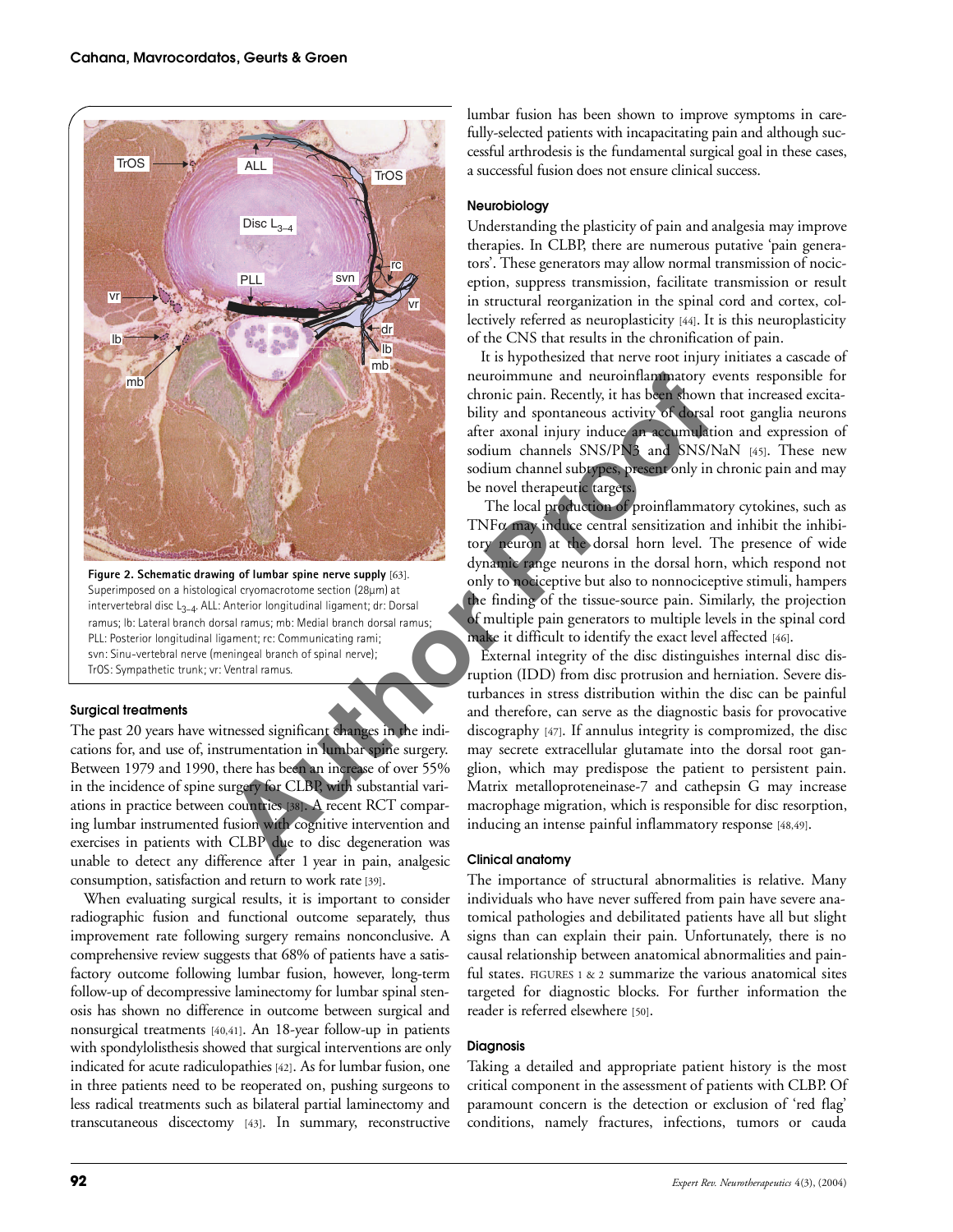equina syndrome. This may lead practitioners to investigate 'just in case', the caveat being that false-negative results of lowsensitive and low-specific tests, may lead to a false sense of security. Red flag conditions are rare – they are suspected on the basis of history, not tests and certain conditions will be missed due to early disease, which defies resolution. A checklist for red flag clinical indicators can be used (TABLE 1).

As found for lumbosacral radicular pain, its diagnosis primarily depends upon patient history. Signs and symptoms include one or more of the following: irradiating pain into one or more lumbar or sacral dermatomes, positive nerve root tension signs (e.g., straight leg raise, Bragard, Kemp and Naffziger sign) and/or neurological deficits (e.g., sensory loss, decreased strength, absent or decreased ankle or knee tendon reflexes and urinary incontinence) [51]. A compressed root dermatomal distribution of pain has a sensitivity of 90% (odds ratio [OR] 3.8; p < 0.001), dermatomal coldness in the leg has a specificity of 80% (OR 1.8; p = 0.03) and increased pain on coughing, sneezing or straining an OR of 2.0 ( $p = 0.004$ ). Presence of abnormal walking on toes, on heels, paresis, absence of ankle/knee tendon reflex and fingerfloor distance of more than 25 cm showed a specificity of 98, 93, 93, 93 and 73%, repectively [51].

ressed root dermatornal distribution of pain bility. When there is no **y**old state<br>
10% (odds ratio (OR) 3.8; p < 0.001), dermatorned distribution the leg has a specificity of 80% (OR 1.8; test results. Despite a precious As for imaging, plain films of the lumbar spine should not be used unless a red flag condition is suspected and may infer increased disability secondary to positive reinforcement of pain behavior [52]. Magnetic resonance imaging is the test of choice in identifying various spinal pathologies (e.g., disc protrusion, herniation and internal disc disruption), although their causality in back pain remains uncertain. A feature is the high-intensity zone observed on T2-weighted images associated with Grade III–IV annular fissures [53]. End plate changes are also associated with painful discs.

Electromyogram and electrodiagnostic studies have no place in the investigation of CLBP since it is difficult to determine the precise spinal nerve level associated with the pathology due to multisegmental muscle innervation. Radicular pain cannot be explained by neurophysiological testing and there is no gold standard against which such a test can be compared.

A psychosocial assessment alternatively known as 'yellow flags', constitutes a weak correlation with back pain but a strong correlation with the disability attributed to it and as such has a strong influence on subjective pain relief measurements. Negative beliefs and behaviors pertaining to physical activity, domestic responsibility and social interaction should be actively sought and treated. However, it is beyond the scope of this review to elaborate on the various psychological tools and the reader is referred elsewhere [54].

From an interventional point of view there are several key questions that construct the rationale of treatment and include:

- Is the patient suffering from back pain? Leg pain? Or both?
- Is the pain mostly nociceptive? Neuropathic? Or mixed?
- Are there signs of true or pseudoradiculopathy?
- Can the imagery explain the pain?
- Has this back been operated upon?

The interventional pain techniques described in this review are minimally-invasive procedures that have a diagnostic and therapeutic value. They do not replace surgery when indicated or medical (noninvasive) treatment is efficient. These are complementary procedures, which may increase the sensitivity and sensibility of certain tests (e.g., selective nerve root blocks, discography and epiduroscopy) but can assist in persistent pain syndromes where medication side effects (mostly NSAIDS and opioids) are unwarranted or intolerable.

#### **Mechanical low back pain**

The diagnosis and treatment of mechanical low back pain remains a challenge. The essential features the clinician seeks in diagnostic tests are accuracy, safety and reproducibility. When there is no gold standard with which to compare, the prevalence of disease affects the meaningfulness of test results. Despite a plethora of classifications regarding the origin of CLBP it is thought that referred somatic back pain with or without leg pain may emlanate from three major sources: IDD in 40% of cases, facet arthropathy in 15–20% and sacroiliac joint pain in 15–20% of CLBP patients [55].

# **Internal disc disruption, discography & intradiscal therapies**

The clinical features of IDD are pain at rest due to chemical nociception and pain aggravated by movements due to mechanical nociception, without radiological abnormalities. Thus, the sole diagnostic tool designed to identify a painful

#### **Table 1. Checklist for red flag indicators.**

| Presence of           |     | Other organic<br>disease risk factors |     |
|-----------------------|-----|---------------------------------------|-----|
| Trauma                | ΥN  | Cough                                 | Y N |
| Night sweats          | ΥN  | Hematuria                             | ΥN  |
| Recent surgery        | ΥN  | Retention                             | Y N |
| Catheterization       | ΥN  | Stream problem                        | ΥN  |
| Vein puncture         | ΥN  | Menstrual problem                     | Y N |
| Occupational exposure | ΥN  | Hemopoetic problem                    | Y N |
| Hobby exposure        | Y N | Corticoids                            | Y N |
| Sporting exposure     | Y N | Pain elsewhere                        | Y N |
| Overseas travel       | ΥN  | Neurological signs                    | Y N |
| Illicit drug use      | Y N | Skin infection                        | Y N |
| Weight loss           | Y N | Rash                                  | Y N |
| History of cancer     | ΥN  | Diarrhea                              | Y N |

Adapted from Bogduk N, McGuirck B. *Medical Management of Acute and Chronic Low Back Pain, Pain Research Clinical Medical Management. Volume 13*. Elsevier, Amsterdam, The Netherlands (2002). N: No; Y: Yes.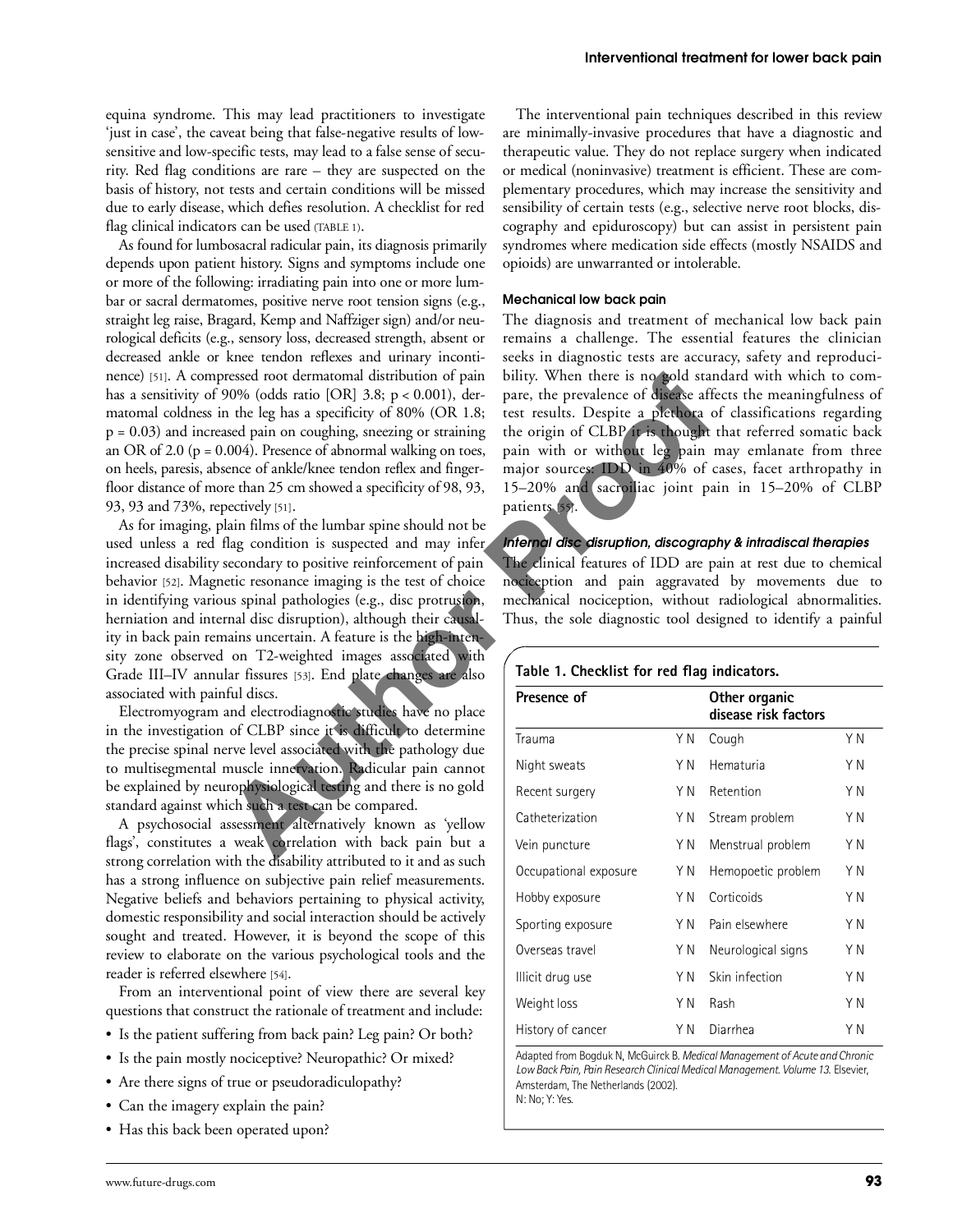intervertebral disc is provocative discography [56]. Contrast material is injected in the nucleus pulposus in order to reproduce pain and followed by a postdiscography computerized tomography scan, which has the ability to reveal internal disc disruption. Discogenic pain can be validated if an adjacent healthy disc serves as a control and does not produce pain upon injection. Fortunately, potential complications such as epidural hematoma or abscess, discitis and inadvertent dural puncture with consequent headache, as with all lumbar interventional procedures are extremely rare. Provocative discographies remain a subject of debate in the literature.

With the improved ability to identify and image painful discs and since surgery may not always represent the optimal treatment for discogenic pain, numerous percutaneous intradiscal treatments have been developed. Intradiscal electrotherapy is a percutaneous procedure using RF energy as a heat source in order to induce collagen changes within the disc which in turn decreases disc protrusion and nociceptor denervation of the posterior annulus secondary to the heating effect. Several prospective trials (n = 57) showed moderate evidence for short-term pain relief as seen on the visual analog scale (VAS), Ostwestry, Beck and Short Form-36 questionnaires. Clear-cut evidence of its long-term efficacy has yet to be determined, however, no segmental instability has been shown after the procedure and outcome data are not inferior to that of surgical fusion [58].

eloped. Intradiscal electrotherapy is a meta-analysis [65,66].<br>
Sing RF energy as a heat source in<br>
thanges within the disc which in turn<br>
or obthe charges within the disc which in turn<br>
or obthe charge control of the pos-Nucleoplasty is a percutaneous disc decompression technique using coblation technology. Two prospective and two retrospective trials showed decreased VAS scores, however, no functional data were obtained limiting the evidence of this technique [59]. Only one study showed a successful outcome with chymopapain neucleolysis and it has been abandoned due to severe allergic side effects associated with the use of this substance [60]. Intradiscal RF lesioning has been shown to be inefficacious and no literature other than abstract presentations are found on percutaneous manual nucleotomy, thermal vaporization by laser and RF lesioning of the posterior annulus of the disc [61]. Currently, all the studies published suggest that discogenic pain may be diminished by intradiscal therapies, however, methodological flaws, namely nonrandomization, limit the evidence of all these treatments [62].

# *Zygapophysial (Facet & zygapophysical joints) blocks & RF lesions*

The facet joints are innervated by the medial branches of the two adjacent lumbar dorsal rami and have been shown to be capable of being a source of pain [63]. Pain relief following an anesthetic block of these medial branches under fluoroscopic control with as little as 0.3 ml of local anesthetic, constitutes evidence that the joints involved are the source of pain. To avoid false-positive responses, single diagnostic blocks are avoided and at least two concordant responses are necessary. However, in both circumstances, leakage of the local anesthetic may be an extra source of false-positive findings. Safety has been established and complications related to incorrect needle placement are extremely rare [64].

Lumbar median branch blocks are not designed as a therapeutic intervention and medial branch neurotomy by RF thermolesioning is considered as the next step in treatment. The rationale for the application of RF denervation is the assumption that selectively heating nervous structures can impede nociceptive input. Practically, this is achieved by percutaneous application of small-sized electrodes at target neural tissues, resulting in size-controlled lesions at different anatomical positions.

When responses to diagnostic blocks are unequivocal and RF neurotomy is performed meticulously, it can achieve clinically significant and satisfying periods of pain relief. However, recent systematic reviews differ between moderate-to-strong evidence of efficacy, attributed to methodological and technical flaws associated with the treatment, as well as critique regarding the meta-analysis [65,66].

# *Sacroiliac joint blocks*

Pain relief following anesthesia of the sacroiliac joint (SIJ) constitutes evidence that the joint is the source of pain, yet the predictive value of this block is unknown. The difficult access of SIJ injection has promoted the use of computerized tomography guidance. Only two uncontrolled studies describe the use of RF lesioning for SIJ pain [67].

In summary, all interventions are based on the premise that precise anatomical diagnosis can provide a rational approach to pain management. However, due to the multisegmental innervation of spinal structures and overlap of referred pain areas, its accuracy may not be reliable, perhaps partly explaining why interventional therapies do not work under all circumstances. Morphological information can be obtained by placing radioopaque contrast material into various elements of the spine. Sound knowledge of the various anatomical structures involved in the pain process whilst using an image intensifier, along with directional steering of curved, blunted-tip needles allow the injection of limited amounts of local anesthetics for accurate diagnosis and subsequent treatment.

#### <span id="page-5-0"></span>*Painful lumbar radiculopathy*

In radicular pain it is essential to differentiate between operated versus nonoperated backs since the suspicion of the presence of epidural fibrosis alters the therapeutic yield of injections [FIGURE 3].

#### *Epidural interventions*

Injection therapy with anesthetics and/or steroids has shown conflicting results regarding its efficacy for the treatment of CLBP, nevertheless, it remains the single most common procedure performed. It has been subjected to much controversy and a literature review between 1966 and 1999 has warranted their use in patients who have failed on treatment with conservative therapy [66]. However, it is clear that this is a treatment expressly for radicular and not back pain.

If the effect of epidural steroid injections is local, a direct effect on the injured nerve root or on the 'leaky disc' is essential so that the steroid can reach the site of injury. Historically,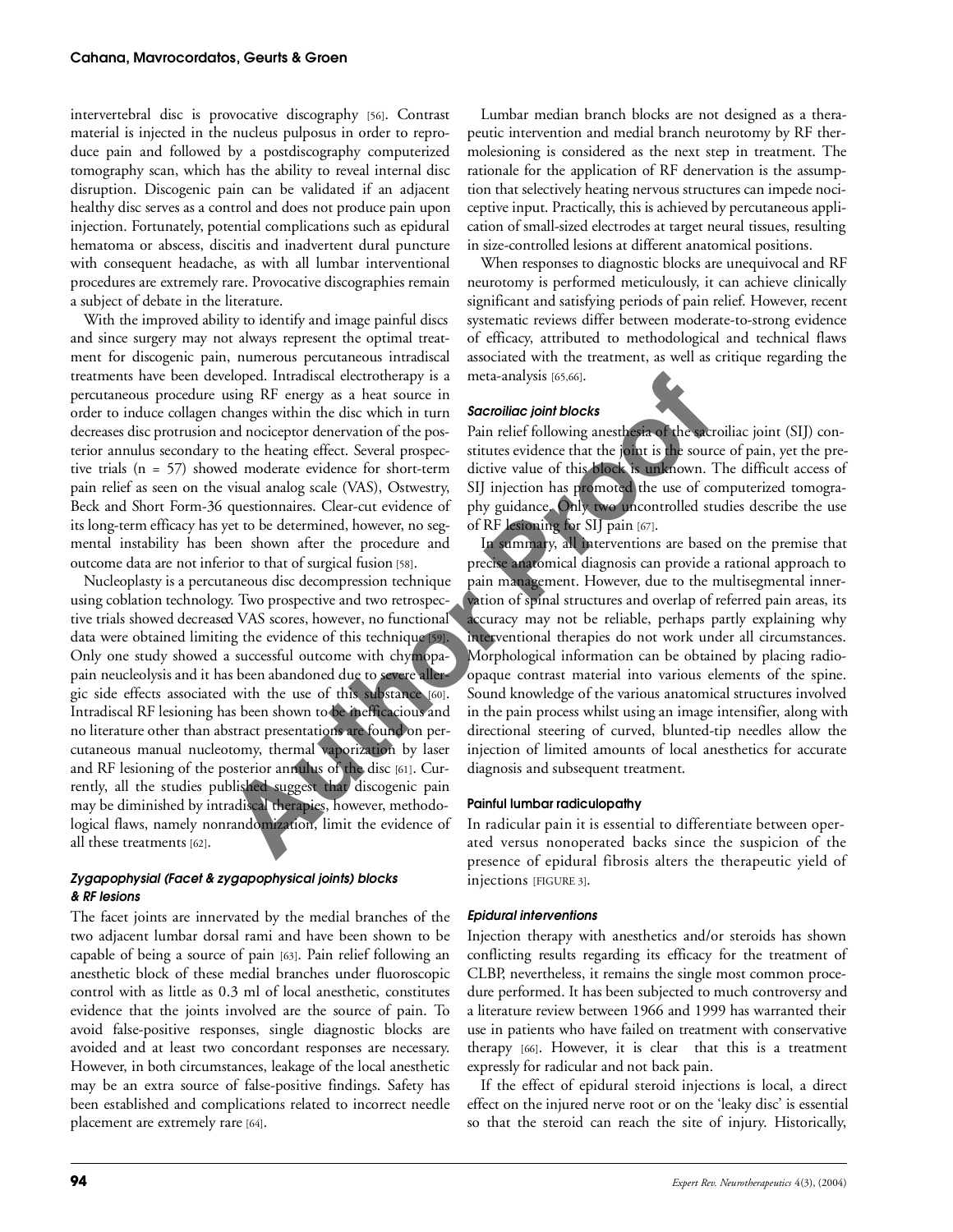epidural steroid injections have been performed 'blindly', without any radiological guidance, however, many factors may prohibit steroids from reaching the intended nerve root, such as scarring, adhesions, adipose tissue and septa, which may be present in the operated and nonoperated backs. Thus, theoretically, drugs injected into a scarred epidural space will follow the path of least resistance, away from the painful site.

# *Percutaneous epidural neuroplasty (Racz procedure)*

It appears rational to assume that mobili-

o assume that mobili-<br>
of fhrosis may remove barriers that pre-<br>
of drugs. Epidural neuroplasty (also known cal interference evolve, promoving<br>
or flores in the control of the tractic control of the section and approach, i zation or dissolution of fibrosis may remove barriers that prevent the application of drugs. Epidural neuroplasty (also known as the Racz procedure) consists of accessing the epidural space in a caudal or transforaminal approach, injecting nonionic contrast material (thus performing an epidurogram) in order to detect filling defects in the epidural space. This is followed by gentle manipulation of a metal reinforced catheter in order to liberate adhesions (filling the defects) and then injecting the targeted medication [68]. This procedure, which allows prolonged pain relief in refractory cases, has the advantage of targeted drug delivery but has the disadvantage of an indirect, two dimensional vision of the presumed pathology.

This procedure, which involves an epidurographic diagnosis of spine pathology may be followed by neurolysis with the injection of corticosteroids, hypertonic saline and/or hyaluronidase. Two RCT and three retrospective evaluations showed pain relief of up to 1 year, with cost-effectiveness gains of up to US\$8127 per year per patient. When performed by appropriately skilled personnel, this procedure has a low complication rate, however, dural puncture, spinal cord compression, catheter shearing, hypertonic saline toxicity, infection and bleeding remain worrisome [69].

# *Spinal endoscopy*

When an injection is performed under fluoroscopy, the image obtained is two-dimensional and can be misleading. Due to individual anatomic variations, epidural endoscopy provides a three-dimensional, real-time, color view of anatomy/pathology in the epidural space.

Access to the epidural space with a flexible fiberoptic catheter via the sacral hiatus appears to be safe and efficient [70]. The procedure is performed under local anesthesia while continuously monitoring intraepidural pressures and the patients response. When touched, normal nerve roots cause paraesthesia and diseased nerve roots cause pain, therefore, patient feedback is essential while gently performing adhesiolysis. The technique allows examination of the epidural space and its contents, targeted injection of medication, lysis of scar tissue (adhesiolysis) and (potentially) retrieval of foreign bodies [71]. As technology grows, exciting, new possibilities such as minimally invasive



**Figure 3. An interventional approach algorithm for painful lumbar radiculopathy associated with (right arrow) or without (left arrow) epidural fibrosis.**

surgery, intraoperative nerve stimulation and immunobiological interference evolve, promising an important and exciting role of spinal endoscopy in the treatment of spinal pain.

In a prospective case series, all patients undergoing epiduroscopy suffered from adhesions between nerve roots, dura and ligamentum flavum, 41% were very dense and associated with previous surgery. If fibrosis is a result of chronic radiculitis, neurogenic inflammation impaired fibrinolysis, then repeat surgery will aggravate the situation and is ill advised. The authors hypothesize that adhesions obstruct radicular veins and interfere with the nervi vasorum, creating intraneural edema and abnormal pain transmission. Dilution or 'washing out' phospholipase A2 and synovial cytokines may also contribute to symptom improvement [72].

#### *Pulsed radiofrequency*

Neuropathic pain is usually considered a contraindication for the use of RF thermolesioning since it makes little sense in performing a neurodestructive procedure in the presence of altered neural function, risking aggravating neural pathology (i.e., differentation pain and neural damage). While this has been a paradigm for years, RF thermolesion in trigeminal neuralgia, a clear example of a neuropathic pain, has been the treatment of choice [73]. This may be related to differences in the origin of the neuropathic state between trigeminal neuralgia and lumbosacral nerve root neuropathy.

Pulsed RF (PRF), where short bursts of RF energy are applied to the nerve, is thought to be a safer alternative to the classical thermocoagulation by RF and currently, there is no clinical evidence of neural damage [74]. The PRF is basically performed exactly as thermal RF, with an apparatus capable of transmitting the appropriate energy. The mechanism by which PRF works remains unclear, although some studies suggest that the analgesic effect is neuromodulatory rather than a neurodestructive one [75]. No placebo-controlled trials have been published on its efficacy in CLBP.

#### <span id="page-6-0"></span>*Failed back surgery syndrome*

The most difficult condition to assess and manage is persistent and at times worsened back pain following spinal surgery,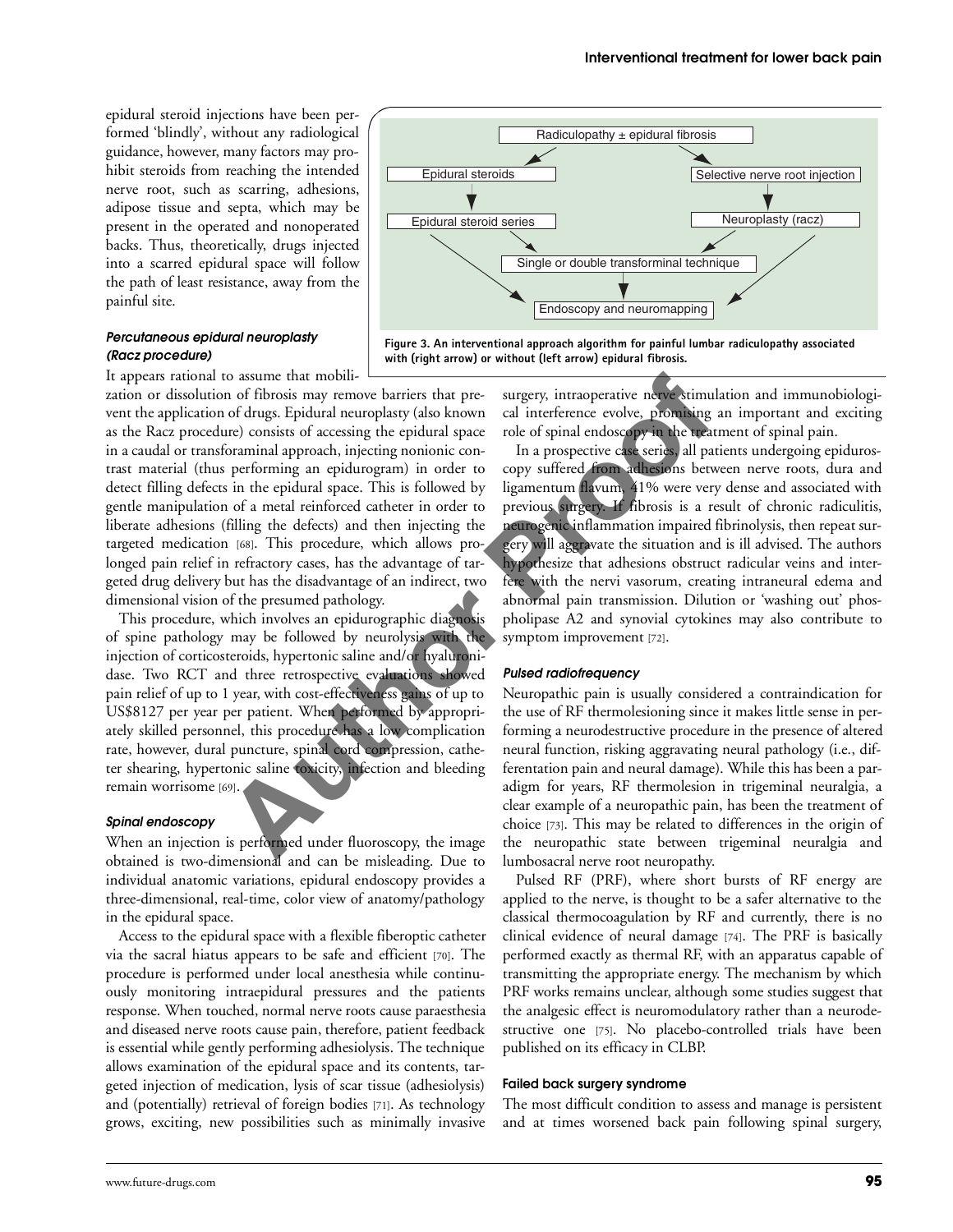colloquially known as failed back surgery syndrome (FBSS). Possible causes include correct operation, wrong diagnosis; correct diagnosis, wrong operation and wrong diagnosis, wrong operation. Thus, FBSS constitutes a heterogeneous group of patients which have either their original cause of pain amenable to treatment, their original cause of pain nonamenable to surgery due to induced anatomical changes or a new cause of pain due to neuroma formation, nerve injury, epidural scarring or arachnoiditis. It is in these cases 'when all else failed' that the utilization of implantable devices, such as spinal cord stimulators (SCS) and implantable intrathecal (IT) pumps are advocated. This group of patients represents a 'therapy-resistant' group where the chronic pain state results from a disinhibition of the descending inhibitory noxious control, respondent to SCS and IT therapy.

#### *Spinal cord stimulation*

The premise of SCS is based upon the Gate Control Theory where stimulation of low-threshold primary afferent fibers 'close the gate' to nociceptive input. SCS is not opioid mediated since it is not reversed by naloxone, however, inhibitory neurotransmitters concentration, such as GABA, substance P, serotonin, glycine and adenosine, are increased after SCS and excitatory glutamate and aspartate concentrations are reduced [76]. Moreover, the GABA antagonist bicuculline counteracts the SCS analgesic effect, while lioresal and adenosine potentiates it [77].

The satety and efficacy of IT delivery of omposite the satety and efficacy of IT delivery of omposite of spective studies, although well-declined w-threshold primary afferent fibery only a small number of *pa*ticines. Thut Maximal conservative treatments always precede the use of SCS. Since there is no controlled data on the efficacy of SCS for mechanical back pain, its role would appear to be best limited to the palliation of leg pain in patients with FBSS. Due to the invasiveness of the procedure and the inability to provide blinded treatment, all studies are case-control investigations. Review of two prospective control studies demonstrated pain reduction over 50% in two-thirds of trialed patients, however, no improvements in functional status were found. In a RCT between SCS and reoperation comparison, crossover design at 6 months suggested that patients who failed surgery opted for SCS but not vice versa [78]. Pooled evidence show that SCS in correctly selected patients can provide long-term relief and is superior to reoperation and is costeffective, however, it is an invasive, interventional procedure, not devoid of procedure-related complications [79].

The procedure consists of implantation of percutaneous or plate-type electrodes which are quadri- or octopolar. First, a trial stimulus on a conscious patient under local anesthesia is performed where the electrode is placed epidurally and connected to an external, reusable pulse-generator. A test period between 5 days to 3 weeks, ensures that the stimulation (perceived by the patient as vibration) covers the painful area. If pain scores, mood changes, sleeping pattern and general comfort are ameliorated, a subcutaneous implantation of the pulsegenerator is performed. The percutaneous technique offers the advantage of being easily removed if the test period is negative, which is not the case when plated electrodes are used.

Psychological screening, pain characteristics and a test period prior to definitive implantation impact on the response to SCS [80]. SCS appears to be better with single root injury or mononeuropathy (60–75% pain reduction) than with arachnoiditis, although 50–60% pain relief has been obtained. Predominant axial pain is more difficult to treat and may require a dual electrode system implantation.

#### *Intrathecal opioids*

IT drug delivery systems are used when all other common routes of administration (i.e., oral and transdermal) have failed to improve pain or when treatment side effects are intolerable. Although the use of opioids in the treatment of nonmalignant pain remains controversial, the use of IT opioids is common. The safety and efficacy of IT delivery of opioids is based on retrospective observational cohort studies and the available prospective studies, although well-designed, they often include only a small number of patients. Thus, further research is required to optimize treatment in terms of drug selection, dosage, efficacy and safety. Three randomized studies have shown that IT opioid therapy has a place in the treatment of chronic noncancer pain, however, when restricting inclusion criteria to CLBP patients, data are less compelling [81].

The rationale behind the use of the IT route is that it offers better analgesia and fewer side effects. Somnolence, constipation, euphoria and mental clouding are reduced when compared with the oral route and provide superior pain relief when combined with local anesthetics such as bupivicaine. Implantation of IT drug delivery systems harbors risks associated to surgery itself, such as infection and bleeding, spinal injury from catheter insertion and the short- and long-term side effects of the various infused medications. Albeit rare, all these must be considered when consenting a patient who is often 'ready to do anything that would reduce pain'. The costs of IT drug delivery systems have been evaluated and dosing algorithms exist [82].

#### <span id="page-7-0"></span>*Expert opinion*

Acute pain, the subjective response to injury, is something we may be able to comprehend and accept as a necessary and even welcome signal, to avoid imminent and future injury. By contrast, chronic severe pain, separated from its essential protective context, can become a meaningless burden. In time, the sufferer may seek 'no matter what kind of treatment'. If this desperation of the patient is also shared by the physician, the decision-making in pain management becomes difficult. Many factors profoundly influence this decision, including physician's attitudes, beliefs, medical knowledge and training, patient age, overall health, functional status, psychosocial factors, ethnocultural and religious beliefs as well as preference, regulatory forces, facilities and economic factors.

It is important to remember that all medical interventions are associated with risks and benefits, which compromise of a risk–benefit ratio. All interventions have alternatives (including no intervention) and each alternative possesses its own risk–benefit ratio. Thus, clinical decision-making involves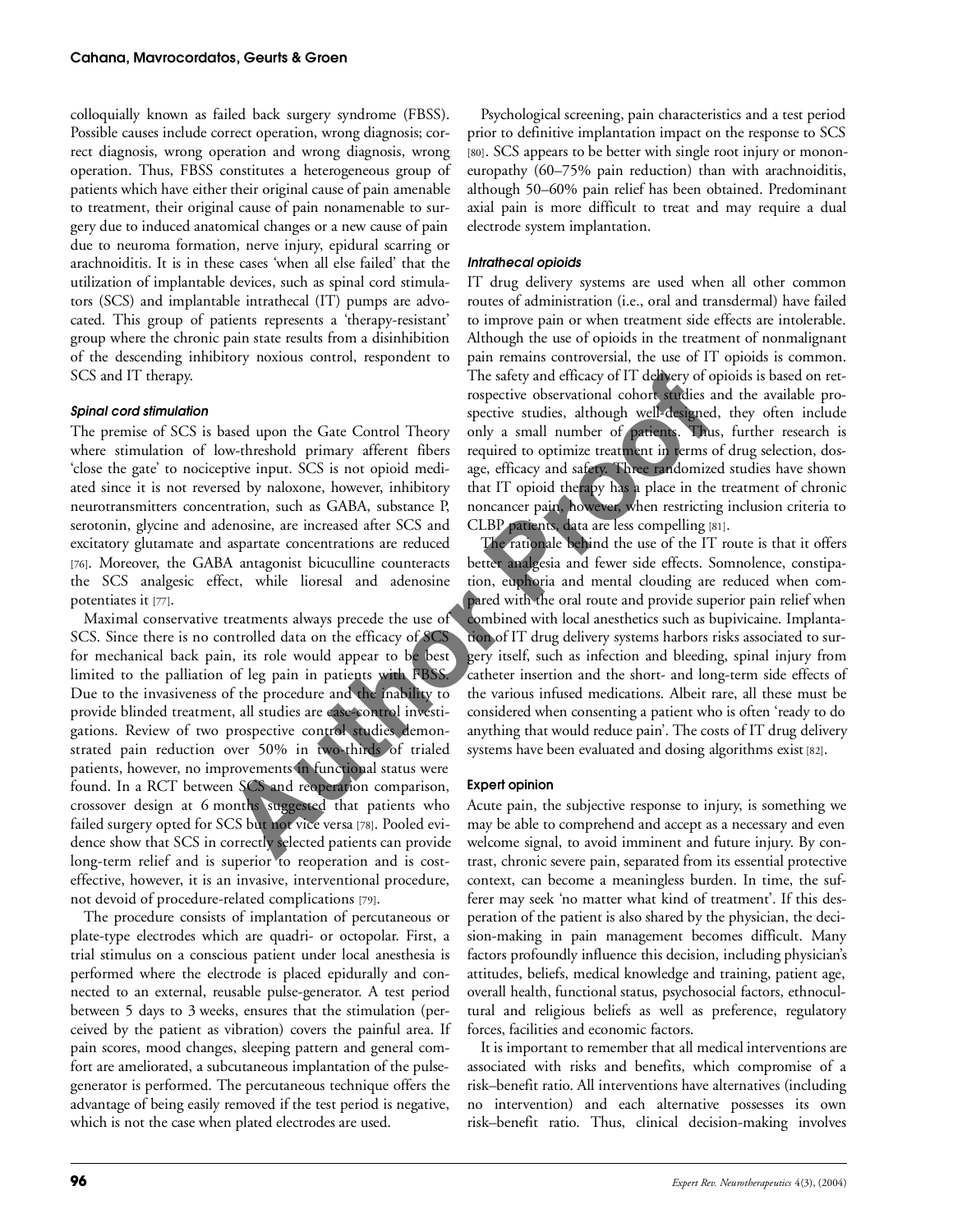comparing and contrasting the risk–benefit ratio of the procedure and also the alternative intervention. Unfortunately, results of controlled trials and systematic reviews of various monotherapies for CLBP are disappointing.

In a multidisciplinary approach one must bear in mind that it is essentially a simultaneous application of different interventions each provided by a different professional from a different discipline. If minimally invasive pain therapies are seen in this perspective, their role may become more important in the future.

#### <span id="page-8-0"></span>**Five-year view**

Interventional pain management offers a spectrum of minimally invasive procedures with both diagnostic and therapeutic intent. It has borrowed improved technologies from many disciplines, such as pacemaker, RF and endoscopic technologies as well as novel drugs with improved drug delivery systems. The advances we can foresee in the field of interventional pain for the near future are:

Examples the relation of the providing determined and proportional particles.<br>
Authin providing determine the presence of neuro-<br> **Authine The Control of the control of the control of the control of the control of the cont** • Improved sensory testing to determine the presence of neuropathic pain using tools such as Quantative Sensory Testing or cerebral imagery using functional magnetic resonance imaging or positron emission tomography scans

- Improved mobile biplanar imagery (C arm fluoroscopy) with higher resolution, digital substraction and 3D reconstruction capacities or open magnetic resonance imaging machines with better definitions to facilitate percutaneous approaches
- Improved intradiscal systems for thermal lesioning and improved artificial discs to retain segmental mobility
- Improved PRF systems, hybrided with percutaneous adhesiolysis catheters (a hybrid system known as PASHA is currently under development)
- Improved endoscopic systems to improve *in situ* vision accompanied by mini surgical devices to perform percutaneous neurolysis or nerve root stimulation
- Improved electrode technology for spinal cord stimulation with eight to 16 active poles, accompanied with computerized stimulation algorithms and improved generator technology with prolonged battery life
- Improved pump technology with smaller more ergonomic designs
- Other drug delivery systems such as intranasal, iontophoresis, lollipops and matrix transdermal systems

#### **Key issues**

- Chronic lower back pain (CLBP) continues to be an epidemic in the industrialized world.
- The direct and indirect cost of CLBP are staggering.
- Medical and surgical treatments remain costly despite limited efficacy.
- The field of 'interventional pain', providing 'minimally invasive techniques' has grown enormously and evidence-based practice guidelines are systematically developed.
- There is moderate evidence in small randomized, nonrandomized or case controlled studies that medial branch neurotomy by radiofrequency may help in CLBP.
- There is limited evidence in nonexperimental single or multicenter studies that intradiscal treatments may help in mechanical low back pain due to internal disc disruption.
- There is moderate evidence in small randomized, nonrandomized or case controlled studies that transforaminal epidural steroid injections, lumbar percutaneous adhesiolysis and spinal endoscopy may help in painful lumbar radiculopathy.
- There is moderate evidence in small randomized, nonrandomized or case controlled studies that spinal cord stimulation and intrathecal pumps may help in painful lumbar radiculopathy mostly after spinal surgery.
- In a reality where there is no gold standard for the treatment of CLBP, these results appear promising.

#### <span id="page-8-1"></span>**References**

Papers of special note have been highlighted as: • of interest

•• of considerable interest

- 1 Merskey H, Bogduk N. Descriptions of chronic pain syndromes and definitions of pain terms. In: *Classification of Chronic Pain*. *Second Edition*. IASP Press, WA, USA (1994).
- <sup>2</sup> Borenstein DG. Epidemiology, etiology, diagnostic evaluation and treatment of low back pain. *Curr. Opinion in Rheumatol.* 12, 143–149 (2000).
- <sup>3</sup> McCombe PF, Fairbank JCT, Cockersole BC, Punsent PB. Reproducibility of physical signs in low back pain. *Spine* 14, 908–918 (1989).
- Raspe H. How epidemiology contributes to the management of spinal disorders. *Best Practice Res. Clin. Rheumatol.* 16(1), 9–21 (2002).
- <sup>5</sup> Kuslich SD, Ulstrom CL, Michael CJ. The tissue origin of low back pain and sciatica: a report of patient response to tissue stimulation during operation on the

lumbar spine using local anesthesia. *Orthop. Clin. North Am.* 22(2), 181–187 (1991).

- 6 Andersson GBJ. Epidemiological features of chronic low back pain. *Lancet* 354, 581–585 (1999).
- Palmer KT, Walsh K, Bendall Het al. Back pain in Britain: comparison of two prevalence surveys at an interval of 10 years. *Br. Med. J.* 320, 1577–1578 (2000).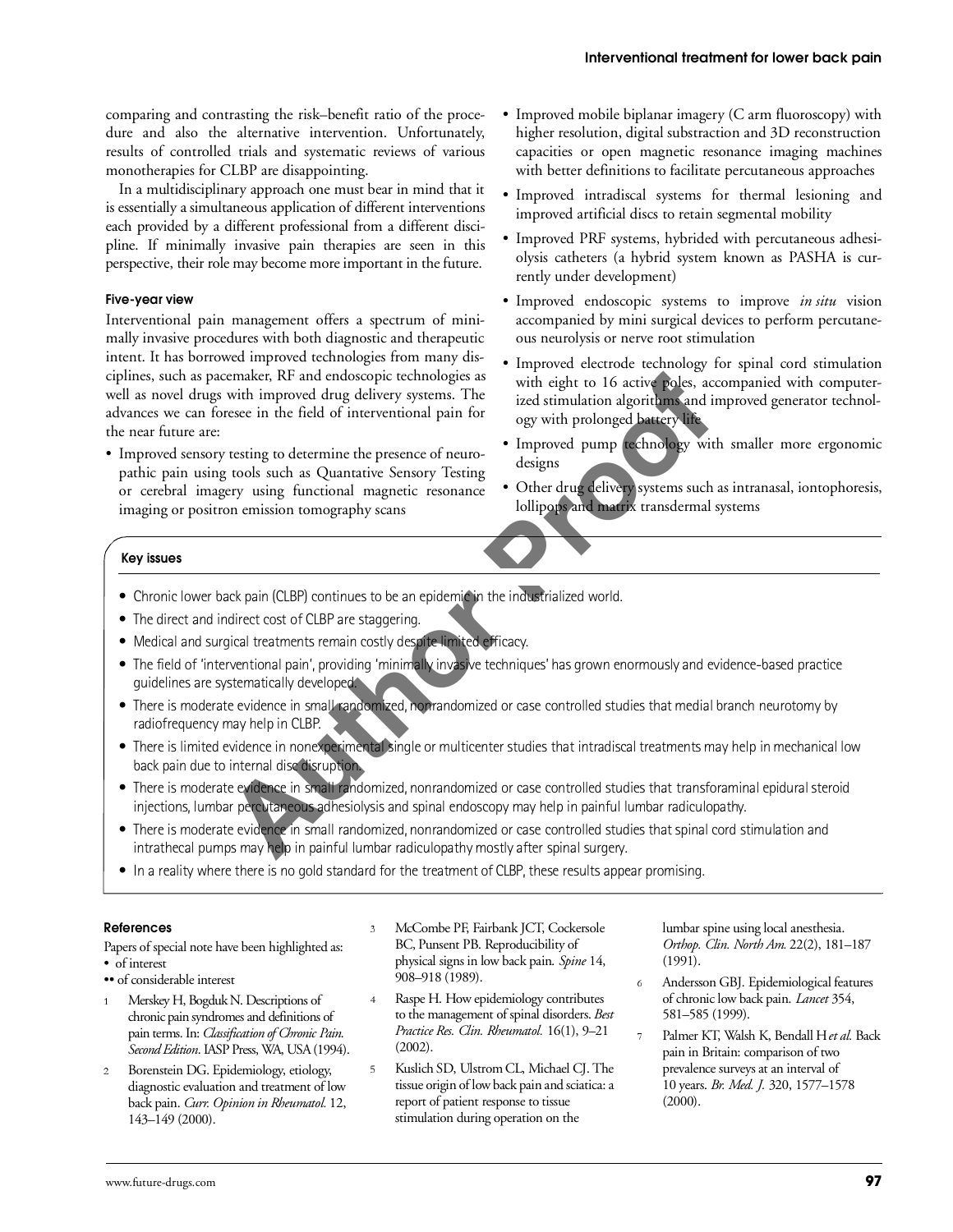- 8 Walker BF. The prevalence of low back pain: a systematic review of the literature from 1966 to 1998. *J. Spinal Disord.* 13, 205–217 (2000).
- 9 Bressler HB, Keyes WJ, Rochon PA *et al.* The prevalence of low back pain in the elderly, a systematic review of the literature. *Spine* 24, 1813–1819 (1999).
- 10 van Tulder M. Low Back Pain. *Best Prac. Res. Clin. Rheumatol.* 16(5), 761–775 (2002).
- 11 Hough J. Estimating the healthcare utilization costs associated with people with disabilities: data from the 1996 Medical expenditure panel survey. Annual Meeting of the Association for Health Services Research, CA, USA (2000).
- 12 van Tulder M, Koes BW, Bouter LM. A cost-illness study of back pain in the Netherlands. *Pain* 62(2), 233–240 (1995).
- 13 Williams DA, Feuerstein M, Durbin D *et al.* Healthcare and indemnity costs across the natural history of disability in occupational low back pain. *Spine* 23, 2329–2336 (1998).
- 14 Croft PR, Macfarlane GJ, Papageorgiou AC, Thomas E, Silman AJ. Outcome of low back pain in general practice: a prospective study. *Br. Med. J.* 316 (7141), 1356–1359 (1998).
- 15 Hestbaek L, Leboeuf-Yde C, Manniche C. Low back pain: what is the long-term course? A review of studies of general populations. *Eur. Spine J.* 12(2), 149–165 (2003).
- <sup>16</sup> Al-Obaidi SM, Nelson RM, Al-Awadhi S *et al.* The role of anticipation and fear of pain in the persistence of avoidance behavior in patients with chronic low back pain. *Spine* 25, 1126–1131 (2000).
- 17 Zeidler H, Borenstein D. Recent advances in diagnosis and comprehensive management of more general spinal disorders. *Best Prac. Res. Clin. Rheumatol.* 16, 1–7 (2002).
- 18 Birkmeyer NJ, Weistein JN. Medical versus surgical treatment for low back pain: evidence and clinical practice. *Eff. Clin. Prac.* 2, 218–227 (1999).
- <sup>19</sup> Hagen KB, Hilde G, Jamtvedt G. The Cochrane review of bed rest for acute low back pain and sciatica. *Spine* 25, 2932–2939 (2000).
- <sup>20</sup> Burton AK, Waddell G, Tillotson KM, Summerton N. Information and advice to patients with back pain have a positive effect. *Spine* 24, 2484–2491 (1999).
- <sup>21</sup> Ferreira PH, Ferreira ML, Maher CG, Refshuage K, Herbert RD, Latimer J. Effect of applying different levels of evidence

criteria conclusions of Cochrane reviews of interventions for low back pain. *J. Clin. Epidemiol.* 55(11), 1126–1129 (2002).

- 22 Wittink H, Hoskins MT, Wagner A *et al.* Deconditioning in patients with chronic low back pain: fact or fiction. *Spine* 25, 2221–2228 (2000).
- 23 van Tulder MW, Malmivaara A, Esmail R *et al.* Exercise therapy for low back pain. A systematic review within the framework of the Cochrane collaboration back review group. *Spine* 25, 2784–2796 (2000).
- 24 Desmeules JA, Cedraschi C, Piguet V, Allaz AF, Dayer P. Advances with analgesics and NSAIDS for the treatment of spinal disorders. *Best Prac. Res. Clin. Rheumatology* 16(1), 105–121 (2002).
- **Excellent review of current clinical pharmacotherapy for spinal pain.**
- 25 Fishbain D. Evidence based data on pain relief with antidepressants. *Ann. Med.* 32, 305–316 (2000).
- 26 Braverman DL, Slipman CW, Lenrow DA. Using gabapentine to treat failed back surgery syndrome caused by epidural fibrosis: a report of two cases. *Arch Phys. Med. Rehabil.* 82, 691–693 (2001).
- <sup>27</sup> van Tulder MW, Schloten RJ, Koes BW *et al.* NSAIDS for low back pain: a systematic review within the framework of the Cochrane collaboration back review group. *Spine* 25, 2501–2513 (2000).
- <sup>28</sup> Schnitzer TJ, Gray WL, Paster RZ *et al.* Efficacy of tramadol in the treatment of low back pain. *J. Rheumatol*. 27, 772–778 (2000).

Authorizes and the technic of the Colombia of the Colombia of the Colombia of the Colombia of the Colombia of the Colombia of the Colombia of the Colombia of the Colombia of the Colombia of the Colombia of the Colombia of <sup>29</sup> Allan L, Hays H, Jensen NH *et al.* Randomized crossover trial of transdermal fentanyl and sustained release oral morphine for treating chronic noncancer pain. *Br. Med. J.* 322(7295), 1154–1158 (2001).

- <sup>30</sup> Leibling E, Leohardt U, Köster G *et al.* Acupuncture treatment of CLBP– A randomized, blinded, placebo-controlled trial with 9 month follow-up. *Pain* 96, 189–196 (2002).
- <sup>31</sup> Nordin M, Welser S, Campello MA, Pietrek M. Self care techniques for acute episodes of low back pain. *Best Prac. Res. Clin. Rheumatology* 16(1), 89–104 (2002).
- 32 Van Tulder MW, Ostelo R, Vlaeyen JW *et al.* Behavioral treatment for low back pain: a systematic review within the framework of the Cochrane collaboration back review group. *Spine* 25, 2688–2699 (2000).
- <sup>33</sup> Moore JE, Von Korff M, Cherkin D, Saunders K, Long K. A randomized trial of a cognitive behavioral program for

enhancing back pain self care in a primary setting. *Pain* 88, 145–153 (2000).

- 34 Nelemans PJ, deBie RA, de Vet HCW, Strumas F. Injection therapy for subacute and chronic benign low back pain. *Spine* 26, 501–515 (2001).
- 35 Foster L, Clapp L, Erickson M, Jabbari B. Botulinum toxin A and chronic low back pain. A randomized, double-blind study. *Neurology* 56, 1290–1293 (2001).
- 36 Wassell JT, Gardner LI, Landsittel DP *et al.* A prospective study of back belts for prevention of back pain and injury. *JAMA* 284, 2727–2732 (2000).
- 37 Collacott EA, Zimmerman JT, White DW. Bipolar magnets for the treatment of chronic low back pain. *JAMA* 283, 1322–1325 (2000).
- 38 Gibson JNA, Grant IC, Waddell G. The Cochrane review of surgery for lumbar disc prolapse and degenerative lumbar spondylosis. *Spine* 24, 1820–1832 (1999).
	- 39 Brox JI, Sorensen R, Friis A *et al.* RCT comparing lumbar instrumented fusion with cognitive intervention and exercises in patients with CLBP due to disc degeneration. *Spine* 28(17), 1913–1921 (2003).
- <sup>40</sup> Turner JA, Ersek M, Herron LD. Patient outcomes after lumbar spine fusions: a comprehensive literature synthesis. *JAMA* 268, 907–911 (1992).
- <sup>41</sup> Iguchi T, Kurihara A, Nakamaya J *et al.* Minimum 10 year outcome of decompressive laminectomy for degenerative lumbar spinal stenosis. *Spine* 25, 1754–1759 (2000).
- <sup>42</sup> Matsunaga S, Iriji K, Hayashi K. Neurosurgically managed patients with degenerative spondylolisthesis: a 10 to 18 year follow-up study. *J. Neurosurg.* 93, 194–198 (2000).
- 43 Kim D, Todd JA. Update on use of instrumentation in lumbar spine disorders. *Best Prac. Res. Clin. Rheumatol.* 16(1), 123–140 (2002).
- <sup>44</sup> Besson JM. The neurobiology of pain. *Lancet* 353, 1610–1615 (1999).
- <sup>45</sup> Coward K, Plumpton C, Facer P *et al.* Immuno-localization of SNS/PN3 and NaN/SNS2 sodium channels in human pain states. *Pain* 85, 41–50 (2000).
- <sup>46</sup> DeLeo JA, Winkelstein BA. Physiology of chronic pain syndromes. *Spine* 27(22), 2526–2537 (2002).
- <sup>47</sup> Coppes MH, Marani E, Thomeer RT, Groen GJ. Innervation of painful lumbar discs. *Spine* 22, 2342–2350 (1997).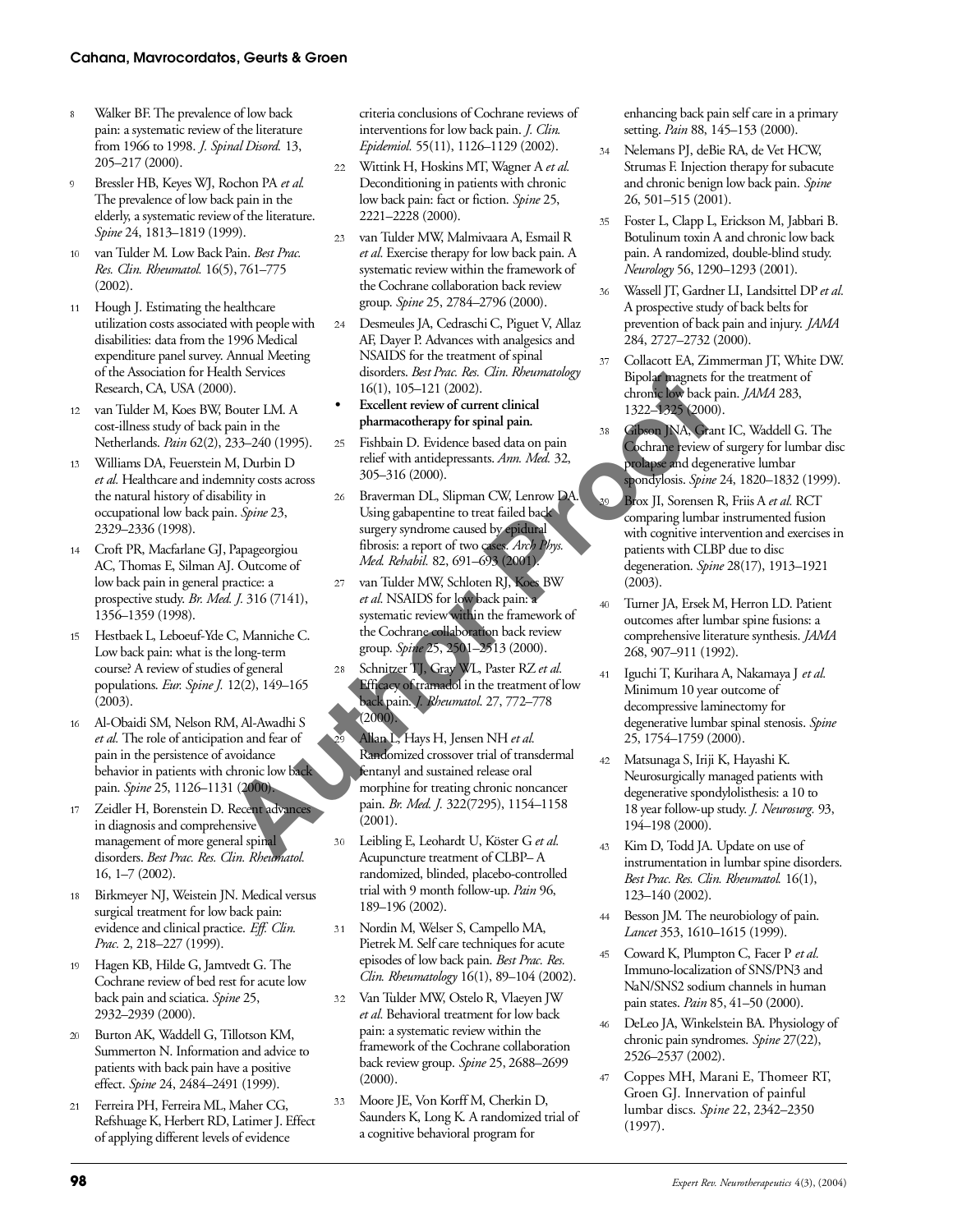- 48 Harrington JF, Meiser AA, Breiter D *et al.* Herniated disc material as a source of free glutamate available to affect pain signals through the dorsal root ganglion. *Spine* 25, 929–936 (2000).
- 49 Haro H, Crawford HC, Fingleton B *et al.* Matrix metalloproteinase 7 dependent release of tumor necrosis factor-α in a model of herniated disc resorption. *J. Clin. Invest*. 105, 143–150 (2000).
- 50 Stolker RJ, Vervest AC, Groen GJ. The management of chronic spinal pain by blockades: a review. *Pain* 58 (1), 1–20 (1994).
- 51 Vroomen PC, de Krom MC, Wilmink JT. Pathoanatomy of clinical findings in patients with sciatica: a MRI study. *J. Neurosurg.* 92 (2S), 135–141 (2000).
- 52 Kendrick D, Feilding K, Bentley E, Kerslake R, Miller P, Pringle M. Radiography of the lumbar spine in primary care patients with low back pain; randomized controlled trial. *Br. Med. J.* 322, 400–405 (2001).
- <sup>53</sup> Smith B, Hurewitz EL, Slosberg D *et al*. Inter-observer reliability of detecting lumbar intervertebral disc high intensity zone on magnetic resonance imaging and association of high intensity zone with pain and annular disruption. *Spine* 23(19), 2074–2080 (1998).
- <sup>54</sup> Waddel G, Turk DC. Clinical assessment of low back pain. In: *Handbook of Pain Assessment*. Turk DC, Melzack R (Eds). The Guilford Press, NY, USA, 15–37 (1992).
- <sup>55</sup> Revel M, Poiraudeau S, Auleley GR *et al*. Capacity of the clinical picture to characterize low back pain relieved by face joint anesthesia. Proposed criteria to identify patients with painful facet joint *Spine* 23, 1972–1977 (1998).
- 56 Carragee EJ, Tanner CM, Khurana S *et al.* The rates of false positive lumbar discography in select patients without low back symptoms. *Spine* 25, 1373–1380 (2000).
- Saal JS, Saal JA. IDET for chronic discogenic low back pain. A prospective outcome study with minimum 1-year follow-up. *Spine* 25, 2601–2607 (2000)
- Lee J, Lutz GE, Campbell D. Stability of the lumbar spine after IDET. *Arch. Phys. Med. Rehabil.* 82, 120–122 (2001).
- Singh V, Piryani C, Liao K. Percutaneous disc compression using coablation (Nucleoplasty) in the treatment of discogenic pain. *Pain Physician* 5, 250–259 (2002).
- <sup>60</sup> Kim YS, Chin DK, Yoon DH, Jin BH, Cho YE. Predictors of successful outcome for

lumbar chemonucleolyisis analysis of 3000 cases during the last 14 years. *Neurosurgery* 51(5S), 123–128 (2002).

- 61 Barendse DA, van Den Berg SG, Kessels AH, Weber WE, van Kleef M. Randomized controlled trial of percutaneous intradiscal radiofrequency thermocoagulation for chronic discogenic back pain: lack of effect from a 90-second 70°c lesion. *Spine* 26(3), 287–292 (2001).
- Wetzel FT, Mc Nally TA, Phillips FM. Intradiscal electrothermal therapy used to manage chronic discogenic low back pain. *Spine* 27(22), 2621–2626 (2002).
- Groen GJ, Baljet B, Drukker J. Nerves and nerve plexuses of the human vertebral column. *Am. J. Anat.* 188(3), 282–296 (1990).
- 64 Manchikanti L, Pampati V, Fellows B *et al.* The diagnostic validity and therapeutic value of lumbar facet joint nerve blocks with or without adjuvant agents. *Curr*. *Pain* 4, 337–344 (2000).
- intensity and the search of the through intensity of detections of the deterministeries of the matter of the search (1990).<br> **Authorities in the diagnostic video and the search of the search of the search of the matter of** Geurts JW, van Wijk RM, Stolker RJ, Groen GJ. Efficacy of radiofrequency procedures for the treatment of spinal pain: a systematic review of randomized clinical trials. *Reg. Anesth. Pain Med.* 26(5), 394–400 (2001).
	- **Systematic review of randomized controlled trials performed in the field of radiofrequency treatments treatments for spinal pain.**
	- <sup>66</sup> Machikanti L, Staats S, Singh V *et al.* Evidence based practice guidelines for interventional techniques in the management of chronic spinal pain. *Pain Physician* 6, 3–81 (2003).
		- Comprehensive review by two dozen **authors with over 1100 references, in which practical evidence based recommendations for interventional pain techniques are made.**
	- 67 Cohen SP, Abdi S. Lateral branch blocks as a treatment for sacroiliac joint pain: a pilot study. *Reg. Anest. Pain Med.* 28 (2), 113–119 (2003).
	- <sup>68</sup> Heavner JE, Racz GB, Raj PP. Percutaneous epidural neuroplasty: prospective evaluation of 0.9% NaCl versus 10% NaCl with or without hyaluronidase. *Reg. Anesth. Pain Med.* 24, 202–207 (1999).
	- <sup>69</sup> Manchikanti L, Pampati V, Bakhit CE, Pakanati RR. nonendoscopic and endoscopic adhesiolysis in post laminectomy syndrome: a one year outcome study and cost effectiveness analysis. *Pain Physician* 2, 52–58 (1999).
	- <sup>70</sup> Geurts JW, Kallewaard JW, Richardson J, Groen GJ. Targeted methylprednisolone acetate /hyaluronidase /clonidine injection

after diagnostic epiduroscopy for chronic sciatica: a prospective, 1-year follow-up study. *Reg. Anesth. Pain Med*. 27(4), 343–352 (2002).

- **A recent prospective case series regarding the diagnostic and therapeutic utility of spinal endoscopy in refractory painful lumbar radiculopathy.**
- 71 Kitahata LM. Recent advances in epiduroscopy. *J. Anesth.* 16, 222–228 (2002).
- 72 Richardson J, McGurgan P, Cheema S, Prasad R, Gupta S. Spinal endoscopy in chronic low back pain with radiculopathy: a prospective case series. *Anaesthesia* 56, 447–484 (2001)
- 73 Taha JM, Tew JM. Honored guest presentation: therapeutic decisions in facial pain. *Clin. Neurosurg.* 46, 410–431 (2000).
	- Munglani R. The longer term effect of pulsed radiofrequency for neuropathic pain. *Pain* 80, 437–439 (1999).
	- Cahana A, Vutskits L, Muller D. Acute differential modulation of synaptic transmission and cell survival during exposure to pulsed and continuous radiofrequency energy. *J. Pain*. 4(4), 197–202 (2003).
- **First study to suggest that PRF and RF induce different electrophysiological and morphological phenomena on neural tissue.**
- <sup>76</sup> Stiller C-O, Cui J-G, O'Connor WT *et al.* Release of GABA in the dorsal horn and suppression of tactile allodynia by spinal cord stimulation in mononeuropathic rats. *Neurosurgery* 39, 367–375 (1996).
- Duggan AW, Fong FW. Bicuculline and spinal inhibition produced by dorsal column stimulation in the cat. *Pain* 22, 249–259 (1985).
- 78 North RB, Kidd DH, Winberly RL. Spinal cord stimulation versus reoperation for the failed back surgery syndrome: a prospective, randomized study design. *Stereotact. Funct. Neurosurg.* 62, 267–272 (1994).
- <sup>79</sup> Kumar K, Malik S, Demeria D. Treatment of chronic pain with SCS versus alternative therapies: Cost effectiveness analysis. *Neurosurgery* 51, 106–116 (2002).
- 80 North RB, Kidd DH, Zahurak M *et al.* Spinal cord stimulation for chronic intractable pain: experience over two decades. *Neurosurgery* 32, 384–95 (1993).
- Bennett G, Burchiel K, Buchser E et al. Clinical guidelines for intraspinal infusion: report of an expert panel*. J. Pain Symptom management* 20, S37–S43 (2000).
- **Expert panel report on clinical guidelines recommended for intrathecal treatments for spinal pain.**